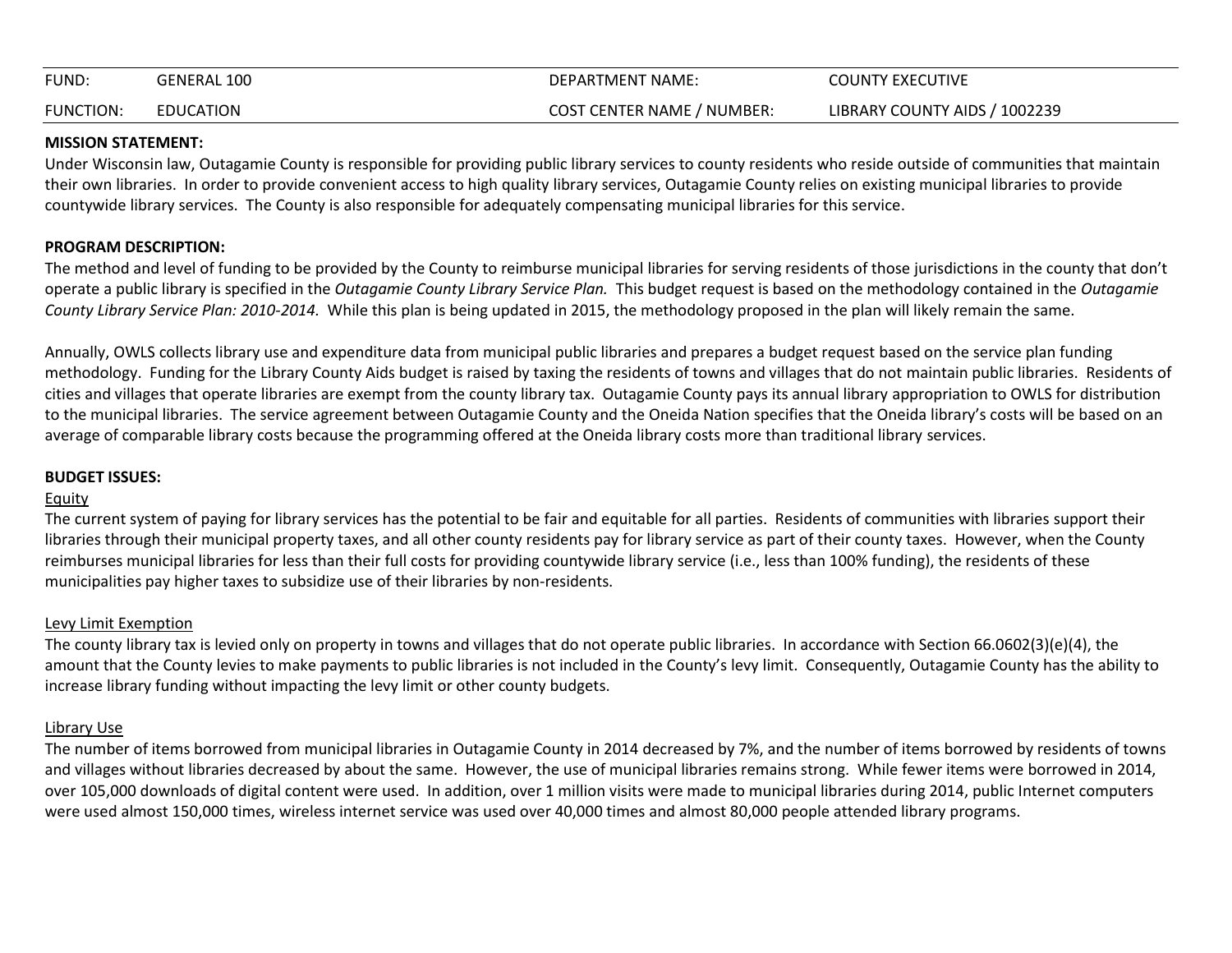| FUND:            | <b>GENERAL 100</b> | DEPARTMENT NAME:                  | <b>COUNTY EXECUTIVE</b>       |
|------------------|--------------------|-----------------------------------|-------------------------------|
| <b>FUNCTION:</b> | EDUCATION          | <b>COST CENTER NAME / NUMBER:</b> | LIBRARY COUNTY AIDS / 1002239 |

#### **BUDGET ISSUES CONTINUED:**

#### Unit Costs

Although the number of circulations decreased, the cost of maintaining the libraries remained relatively the same causing the average per circulation (unit) cost to increase.

### County Share of Library Service Costs

The county compensated municipal public libraries at 100% of their costs for providing countywide library service in 2015. That goal was first accomplished in 2014, as the funding level increased from 78.4% in 2007 to 100% in 2014.

| l Year:               | 2011  | 2012  | 2013       | 2014 | $\mid$ 2015 | 2016     |
|-----------------------|-------|-------|------------|------|-------------|----------|
| <b>Funding Level:</b> | 88.2% | 92.1% | 96.1% 100% |      | $100\%$     | $ 100\%$ |

A goal of the *County Library Service Plan: 2010-2014* was to compensate municipal public libraries for 100% of their costs, based on the county funding formula, by the end of the 5-year period covered by the *Plan* (i.e., 2014). To achieve this goal the county funding level was increased by 4% each year, a goal made possible because of the levy exemption.

In 2014 the number of overall circulations and county circulations decreased while costs of maintaining the libraries increased slightly for a majority of the libraries. Total circulation (and county circulation) can fluctuate from year to year causing decreases (as we see this year) and increases (as was seen last year). Consequently, 100% of the county formula will result in a budget decrease of .23% or \$3,894.

# Achieving Equitable Support

When municipal libraries are not reimbursed for all the countywide service they provide, residents of municipalities with libraries pay more for library service to subsidize use by rural residents. By reaching the 100% funding level, county residents are reimbursing municipal libraries for their full cost of providing service to them.

### Library Service is a Bargain for the County

Contracting with municipalities for library service continues to be a bargain for Outagamie County. It is estimated that the owner of a \$100,000 home paying for library service through county taxes would pay less than \$26 in 2015, i.e. about the cost of one new hardcover book. Even at the 100% funding level, residents living outside of communities with libraries continue to pay significantly less for the same service than those living in communities with libraries.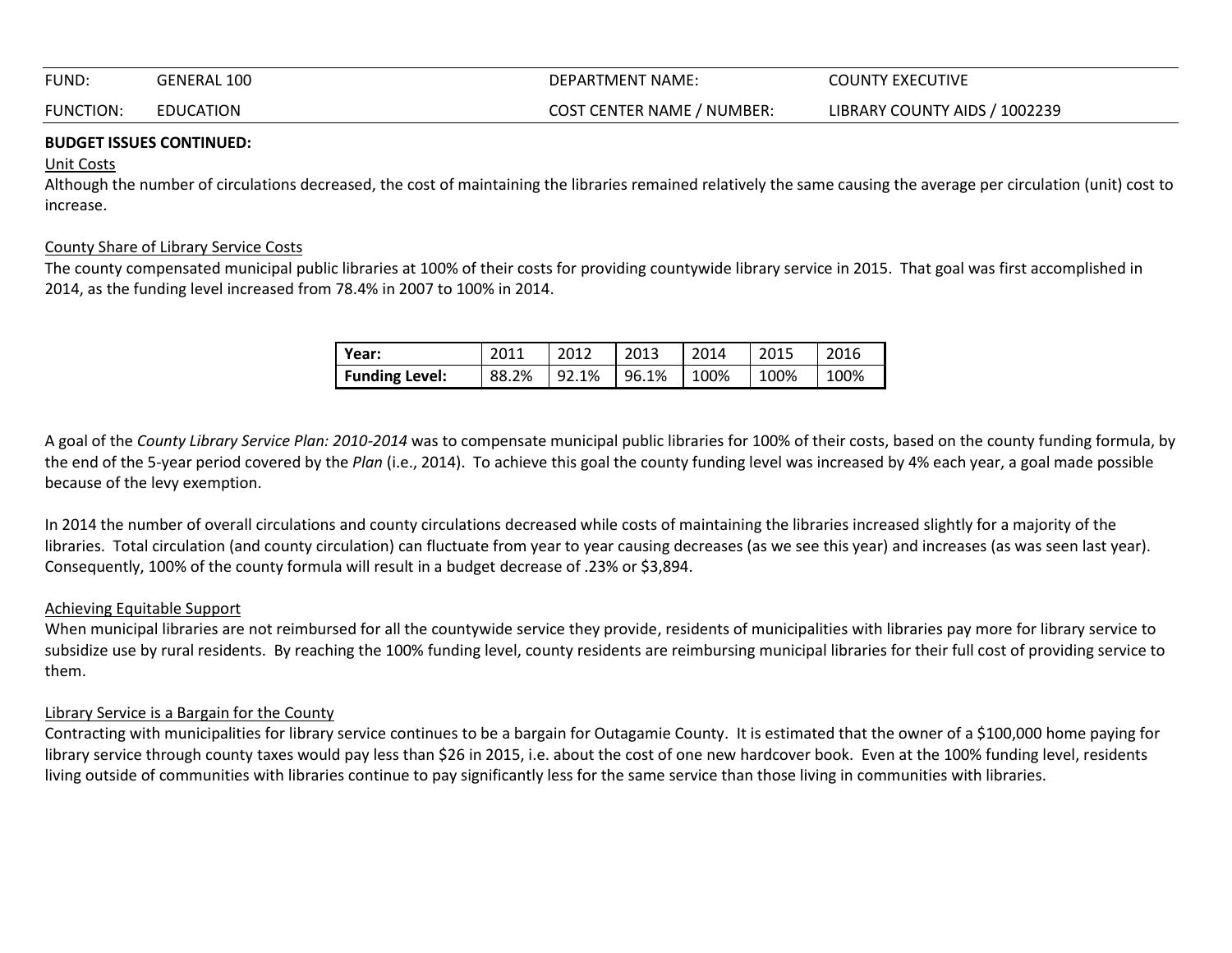FUND: GENERAL 100 GENERAL 100 DEPARTMENT NAME: COUNTY EXECUTIVE

FUNCTION: EDUCATION **EXECUTER SOLUTER SERVICE COST CENTER NAME** / NUMBER: LIBRARY COUNTY AIDS / 1002239

The following are the payments made from the 2014 and 2015 library county aids budget and the proposed allocation for 2016:

|                                       |              |              | <b>LIBRARY</b>   | <b>COUNTY EXECUTIVE</b> | <b>COUNTY BOARD</b> |
|---------------------------------------|--------------|--------------|------------------|-------------------------|---------------------|
|                                       |              |              | <b>REQUESTED</b> | <b>PROPOSED</b>         | <b>ADOPTED</b>      |
| <b>LIBRARY RECEIVING OWLS FUNDING</b> | 2014 PAYMENT | 2015 PAYMENT | 2016 SHARE       | <b>2016 SHARE</b>       | <b>2016 SHARE</b>   |
| Appleton                              | \$902,006    | \$966,729    | \$960,289        |                         |                     |
| <b>Black Creek</b>                    | \$70,365     | \$84,865     | \$91,069         |                         |                     |
| Clintonville                          | \$17,751     | \$16,205     | \$14,345         |                         |                     |
| Hortonville                           | \$97,815     | \$104,523    | \$107,804        |                         |                     |
| Kaukauna                              | \$127,885    | \$139,253    | \$134,224        |                         |                     |
| Kimberly - Little Chute               | \$161,626    | \$161,270    | \$165,496        |                         |                     |
| New London                            | \$67,313     | \$68,850     | \$69,605         |                         |                     |
| Seymour                               | \$92,412     | \$95,793     | \$91,305         |                         |                     |
| Shiocton                              | \$29,778     | \$29,657     | \$27,752         |                         |                     |
| Oneida                                | \$23,269     | \$29,865     | \$31,227         |                         |                     |
| Total                                 | \$1,590,220  | \$1,697,010  | \$1,693,116      |                         |                     |
| Average Funding Level                 | 100.0%       | 100.0%       | 100.0%           |                         |                     |